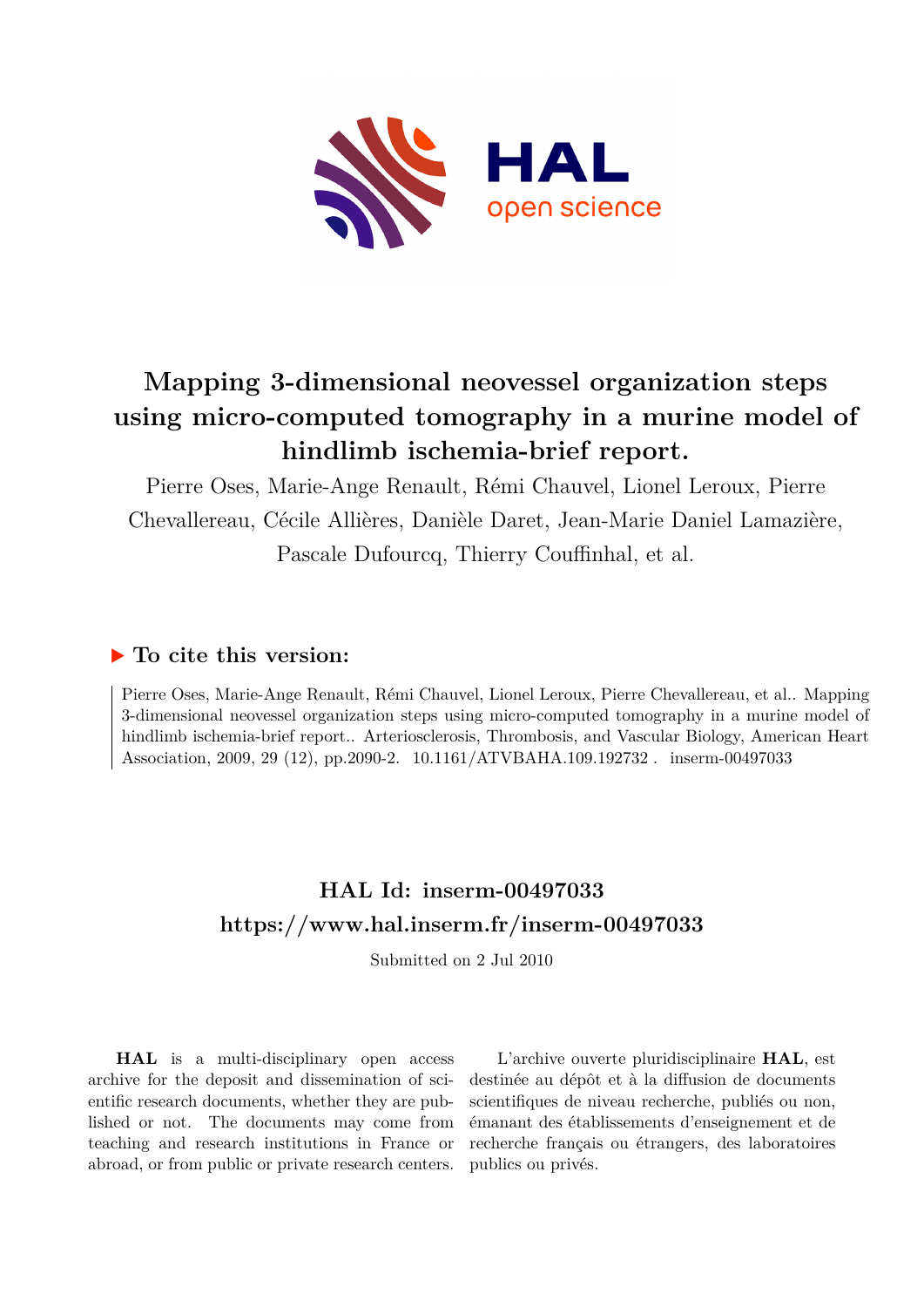## *Mapping 3-dimensional neovessel organization steps using micro-computed tomography in a murine model of hindlimb ischemia-brief report*

**Pierre Oses** 1 2 **, Marie-Ange Renault** <sup>1</sup> **, R**é**mi Chauvel** <sup>1</sup> **, Lionel Leroux** <sup>1</sup> **, C**é**cile Alli**è**res** <sup>1</sup> **, Benjamin S**é**guy** 1 2 **, Jean-Marie Daniel Lamazi**è**re** <sup>1</sup> **, Pascale Dufourcq** 1 3 **, Thierry Couffinhal** 1 2 \* **, C**é**cile Dupl**à**a** <sup>1</sup>

<sup>1</sup> Adaptation cardiovasculaire à l'ischemie INSERM : U828 , Université Victor Segalen - Bordeaux II , FR

*CEPTA, P le Cardiothoracique 2* <sup>ô</sup> *CHU Bordeaux , H*ô*pital Haut L*é*v*ê*que , Pessac, FR*

*Laboratoire de Biochimie 3 Universit*é *Victor Segalen - Bordeaux II , FR*

\* Correspondence should be adressed to: Thierry Couffinhal <thiery.couffinhal@inserm.fr >

#### **Abstract**

**Studying the mechanisms of neo vascularisation and evaluating the effects of proangiogenic strategies require accurate analysis of the neovascular network. We sought to evaluate the contribution of the micro-computed tomography (mCT) providing high-resolution three-dimensional (3D) structural data, to a better comprehension of the well-studied mouse hindlimb post ischemic neovascularisation. We showed a predominant arteriogenesis process in the thigh, and a predominant angiogenesis process in the tibiofibular region, in response to ischemia during the first 15 days. After 15 days, mCT quantitative analysis reveal a remodelling of arterial neovessels and a regression depending on the restoration of the blood flow. We provided also new mCT data on the rapid and potent angiogenic effects of mesenchymal stem cell therapy on vessel formation and organisation. We discussed the contribution of this technique compared with or in addition to data generated by the more conventional approaches. This study demonstrated that optimised microCT is a robust method for providing new insights into the 3D understanding of post-ischemic vessel formation.**

**MESH Keywords** Animals ; Barium ; Contrast Media ; Disease Models, Animal ; Hindlimb ; blood supply ; Imaging, Three-Dimensional ; Ischemia ; pathology ; surgery ; Mesenchymal Stem Cell Transplantation ; Mice ; Neoprene ; Neovascularization, Physiologic ; Peripheral Vascular Diseases ; pathology ; surgery ; Tomography, X-Ray Computed ; methods

#### **INTRODUCTION**

As mouse models are largely used to study mechanisms of neovascularisation, vascular repair and growth of collateral vessels1 , a throughout analysis of the vascular network has gained of interest. Understanding neovessel formation mechanisms requires a complete view of the vascular architecture over the whole of the tissue analysed: size, orientation, branching and organisation of collaterality. However, the classical methods of assessment are not always quantitative, restricted to a limited area of view, evaluate capillary density in 2D sections or report superficial blood flow data1 . Hence, micro-computed tomography (microCT) can, after the injection of a radiopaque contrast agent, image the vascular network in 3D in an entire organ2 , 3 and give quantitative data. Several studies have investigated the microvascularisation of the kidney, heart, and liver in the rat  $4 - 6$ . Only a few teams have used quantitative tools for studying post-ischemic angiogenesis in the mouse 2 , 3 .

Here, we used a contrast agent and microCT acquisition procedure dedicated to analyse post-ischemic kinetics of vessel formation and remodelling restricted to arterial network in the mouse hindlimb. We discussed the contribution of these images compared with or in addition to data produced by the conventional laser Doppler and immunolabelling approaches. Our results revealed a predominant arteriogenesis process in the thigh and in contrast a predominant angiogenesis in the tibiofibular region. We showed that neovessel remodelling depends on the restoration of the blood flow. We then provided new data on the mesenchymal stem cell therapy on the feature of vessel formation and organisation.

### **MATERIALS AND METHODS**

Materials and methods related to MSC culture, animal care, model of ischemia, micro-CT data processing and analysis, histological vascularisation quantification appear in the supplementary materials and methods section.

### **RESULTS AND DISCUSSION**

### **Use of Neoprene latex allows selective arterial filling**

We developed and validated a new combination of micronised barium as contrast agent and Neoprene latex as suitable vehicle able to fill only arterial network within a diameter of 20 μm. The viscosity property distinguishes latex vehicule from other contrast agent vectors which more easily fill the whole vascular network (supplementary results and discussion section and supplementary Fig 1 ).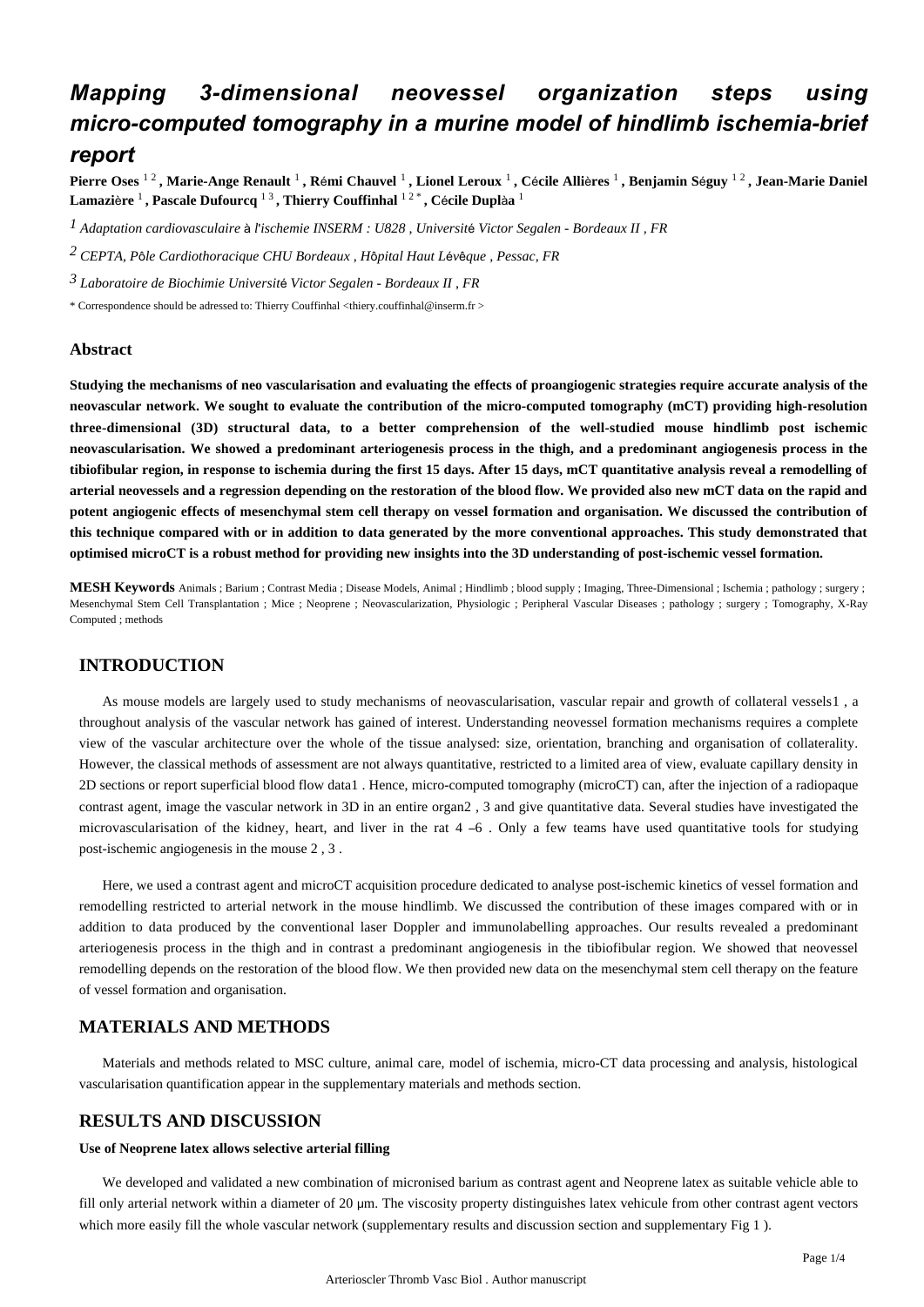#### **3D quantification of post-ischaemic arterial vascular growth in the hind limb**

For the first time, we demonstrated a significant difference in ischemia-induced vascular growth mechanisms between the thigh and the tibiofibular regions as reported on Fig 1 . mCT analysis demonstrated that the vascular response in the thigh is mostly due to arteriogenesis mechanism as described2 , 3 . At D15, the number of vessel and connectivity increased slightly, their diameter decreasing by two times, with no modification of the total arterial vessel volume in ischemic compared to non ischemic muscle. All these parameters return close to the baseline values by D28 when the perfusion defect was compensated (Figure 1A and 1B ). In summary, microCT uncovered novel arterial remodelling data in the thigh. Other approaches as microangiography were limited by the low spatial resolution and the absence of quantitative volumetric analysis7 , 8 . Histological examination is rarely carried out in the thigh, because of the variability in the degree of ischemia from one muscle to another, of the variations in diameter of medium-calibre arteries detectable only on microCT but not on immunohistochemistry images. Finally, measuring blood flow by laser Doppler is not applicable in this region.

In contrast to the thigh, angiogenesis predominated in the tibiofibular region. In the first 21 days, we showed a dramatic increase in arterial network density (9 fold), volume (6 fold), and vessel connectivity or branching (7 fold) with a decrease of the vessel mean diameter (5 fold). All of these parameters are the hallmark for a dynamic angiogenic process with a very dense and divided arterial network. For the first time, we evidenced a complex arterial vascular remodelling between D15 and D28 in the tibiofibular region, less pronounced in the thigh. The number, connectivity and occupied volume of arterial vessels dropped considerably after D21 (Fig 1B ) while CD31-positive capillary number and the blood flow gradually improved after 21 days (Fig 1C ).

Thus, we propose that the arterial network adapts to tissue perfusion; the precocious development of large- and medium-calibre vessels in the thigh would favour the underlying arterial perfusion and angiogenesis on the tibiofibular region. We then reported after D21, in the tibiofibular region, an arterial neovessel regression while venous and lymphatic capillaries develop as evidenced by immunohistolabelling.

#### **Application to the quantification of an angiogenesis-focused cell therapy**

To dissect the mechanisms of mesenchymal stem cell based angiogenic therapy9 , we examined and quantified by microCT the vascular network in MSC injected vs saline injected hindlimb. MSC graft induced a burst of neo vessels as soon as D8, predominant in the tibiofibular region with an increase in the number, volume and the connectivity of the arterial vessels but with no modification of the mean vessel diameter (Figure 2A and 2B). Blood flow increased significantly in the mice treated with MSCs  $(0.205 \pm 0.10 \text{ vs } 0.280 \pm 0.17 \text{ for }$ the ischemic/normal limb ratio in control vs MSC-injected animals at D8, respectively,  $p < 0.05$ ) (not shown). In summary, these observations uncovered a precocious and potent angiogenic role of MSC as soon as D8, showing that MSC therapy acts essentially on angiogenesis.

#### **CONCLUSIONS**

See supplemental materials for a discussion of the findings in this report in relationship to relevant articles in the literature

#### **Ackowledgements:**

Supported by The European Vascular Genomics Network (grant #503254), the Fondation de France (grant #2006005678), Fondation pour la Recherche Médicale (DCV20070409258) and Communauté de Travail Pyrénnéenne (CTP). L.L. is the recipient of a grant from the Fondation pour la Recherche Médicale.

#### **References:**

- 1 . Couffinhal T , Dufourcq P , Barandon L , Leroux L , Duplaa C . Mouse models to study angiogensis in the context of cardiovascular diseases . Frontier in Bioscience . 2008 ;
- 2 . Duvall CL , Robert Taylor W , Weiss D , Guldberg RE . Quantitative microcomputed tomography analysis of collateral vessel development after ischemic injury . Am J Physiol Heart Circ Physiol  $2004 \cdot 287 \cdot 14302 = 310$
- 3 . Li W , Shen W , Gill R , Corbly A , Jones B , Belagaje R , Zhang Y , Tang S , Chen Y , Zhai Y , Wang G , Wagle A , Hui K , Westmore M , Hanson J , Chen YF , Simons M , Singh J . High-resolution quantitative computed tomography demonstrating selective enhancement of medium-size collaterals by placental growth factor-1 in the mouse ischemic hindlimb . Circulation . 2006 ; 113 : 2445 - 2453
- 4 . Bentley MD , Ortiz MC , Ritman EL , Romero JC . The use of microcomputed tomography to study microvasculature in small rodents . Am J Physiol Regul Integr Comp Physiol . 2002 ; 282 : R1267 - 1279
- 5 . Ritman EL . Micro-computed tomography of the lungs and pulmonary-vascular system . Proc Am Thorac Soc . 2005 ; 2 : 477 480 501 -
- 6 . Clauss SB , Walker DL , Kirby ML , Schimel D , Lo CW . Patterning of coronary arteries in wildtype and connexin43 knockout mice . Dev Dyn . 2006 ; 235 : 2786 2794
- 7 . Silvestre JS , Mallat Z , Duriez M , Tamarat R , Bureau MF , Scherman D , Duverger N , Branellec D , Tedgui A , Levy BI . Antiangiogenic effect of interleukin-10 in ischemia-induced angiogenesis in mice hindlimb . Circ Res . 2000 ; 87 : 448 - 452
- 8 . McDonald DM , Choyke PL . Imaging of angiogenesis: from microscope to clinic . Nat Med . 2003 ; 9 : 713 725
- 9 . Dufourcq P , Descamps B , Tojais NF , Leroux L , Oses P , Daret D , Moreau C , Lamaziere JM , Couffinhal T , Duplaa C . Secreted frizzled-related protein-1 enhances mesenchymal stem cell function in angiogenesis and contributes to neovessel maturation . Stem Cells . 2008 ; 26 : 2991 - 3001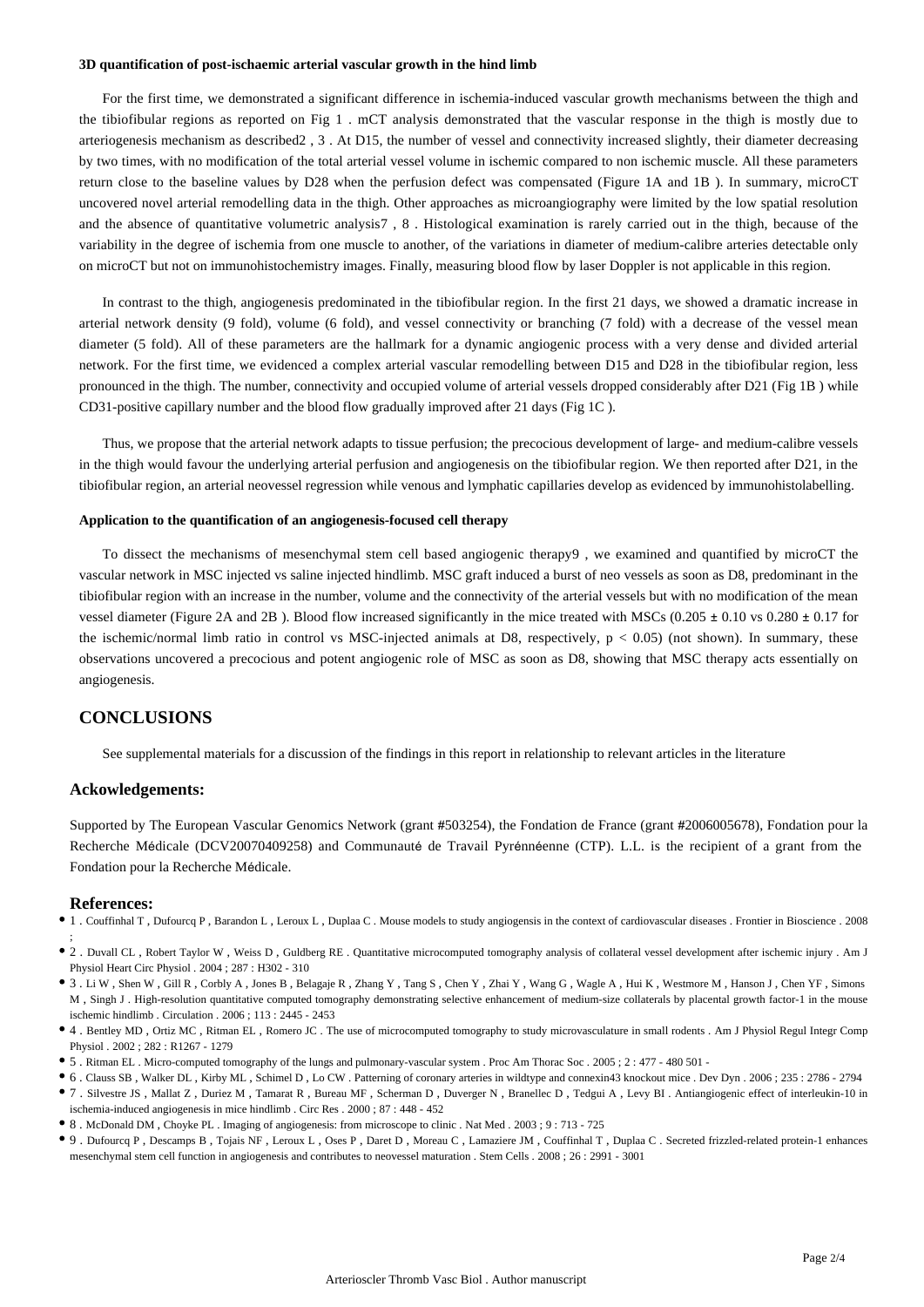#### **Figure 1**

(A) Micro-scanner imaging of neovascularisation over time in mice after hindlimb ischaemia on D0, D7, D14, D21, and D28 post-operatively. (B) Quantification of microCT 3D images. Parameters are described in supplemental data . The results are the mean of n=8 observations for each time point. (C) Arterial density in the tibiofibular region quantified by microCT was compared to the kinetics of blood flow recovery as evaluated by laser Doppler imaging and to capillary density as quantified by immunohistochemistry using the CD31 antibody. The three analyses were performed on the same animals.